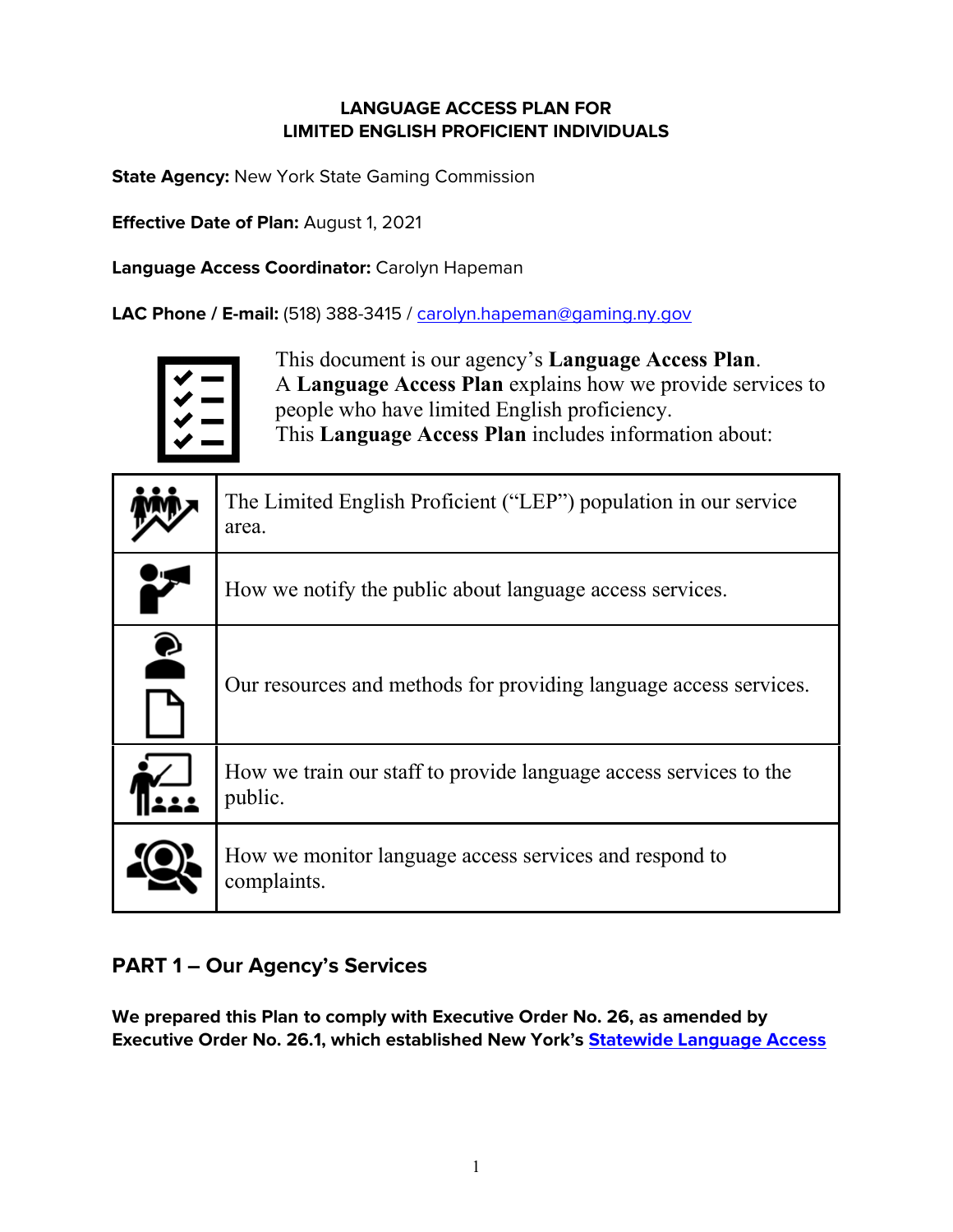**[Policy.](https://www.ny.gov/language-access-policy)[1](#page-1-0) This Plan explains how we make sure that Limited English Proficient ("LEP") individuals have meaningful access to agency services, programs, and activities. In this Plan, LEP individuals are understood as people who do not speak English as their primary language and who have a limited ability to read, speak, write, or understand English.** 

### **Our agency's services to the public include:**

The N.Y.S. Gaming Commission regulates and/or provides oversight for all aspects of lawful gaming and gaming-like activity in the State, including charitable gaming, commercial casinos, horse racing and pari-mutuel wagering, Class III Indian Gaming, the State Lottery including video lottery gaming, and interactive fantasy sports, which by law is not considered gaming.

The following is a review of the services provided by each gaming business under Commission jurisdiction.

### Charitable Gaming

The Division of Charitable Gaming maintains its main office in Schenectady. Division staff issue identification and registration numbers to religious, charitable, and not-for-profit organizations for charitable gaming activities and issue licenses to gaming suppliers. Charitable Gaming staff occasionally review activities at on-site visits. The Division also conducts outreach training seminars at various locations around the State and interacts with organizations that request guidance or have regulatory issues. Staff interaction with the public is limited.

#### Commercial Casino Gaming

The Division of Gaming maintains staff at each of New York's four commercial gaming locations. Division staff are responsible for regulatory reviews of operations and help ensure that gaming is conducted in accordance with all applicable laws, rules and regulations. Staff interact with casino employees daily and direct facility management on proper implementation of state and federal regulations. Staff interaction with the public is limited.

#### Horse Racing & Pari-Mutuel Wagering

The Division of Horse Racing and Pari-Mutuel Wagering maintains its main office in Schenectady and has staff employed at each of 11 horse tracks. Division staff interaction with the public centers around the issuance or renewal of occupational licenses, and the supervision, regulation and administration of racing activity and pari-mutuel wagering activities. Staff interaction with the public is limited.

<span id="page-1-0"></span><sup>1</sup> For additional information about our agency's obligations to provide language access services, please visit: <https://www.ny.gov/language-access-policy>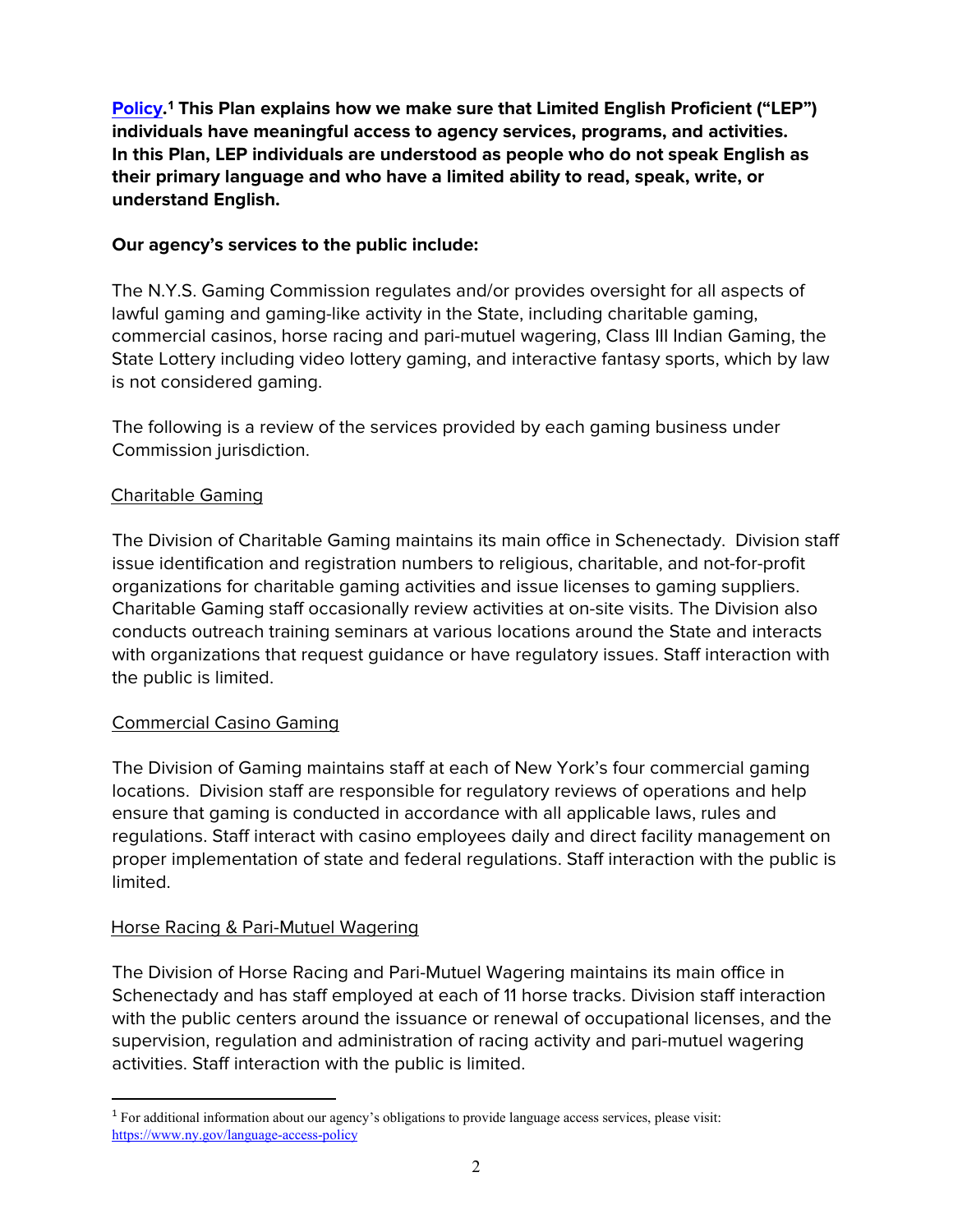#### Indian Gaming

Indian gaming is under the jurisdiction of the Division of Gaming. The Division maintains staff at each of New York's seven Class III Indian casinos. Division staff interaction with the public generally involves patrons dispute resolution. On-site staff also conduct interviews with employees and employee applicants during the licensing process to obtain information or clarification regarding the employee's application.

### Interactive Fantasy Sports

Interactive Fantasy Sports is under the jurisdiction of the Division of Gaming. The Division, which maintains its staff in Schenectady, is responsible for reviewing applications for registration and temporary operating permits from entities wishing to engage in Interactive Fantasy Sports. Staff interaction with the public is limited.

### **Lottery**

The Division of Lottery maintains its main office in Schenectady and has staff located throughout the State. These regional staff visit existing lottery retailers and engage in ongoing retailer recruitment. Much of the recruitment and sales support activities occur in the downstate region, which accounts for most of the such staff's interaction with LEP individuals. The Lottery also maintains four stand-alone regional Customer Service Centers across the state which process claims.

#### Video Lottery Gaming

Video lottery gaming is under the jurisdiction of the Division of Gaming. The Division maintains its main office in Schenectady and has staff located at eight video lottery gaming facilities. Staff are responsible for regulatory reviews of operations and help ensure that gaming is conducted in accordance with all applicable laws, rules and regulations. Staff interact with video lottery gaming employees daily and direct facility management on proper implementation of state and federal regulations.

# **PART 2 – The Limited English Proficient Population in Our Service Area**

**Our agency uses U.S. Census data (including data from the American Community Survey) to determine the top ten languages most commonly spoken by LEP individuals in New York State.** 

## **The estimated total number of LEP individuals in our service area is:**

Approximately 2.5 million LEP individuals in New York State.

#### **The top ten languages spoken by LEP individuals in New York State are:**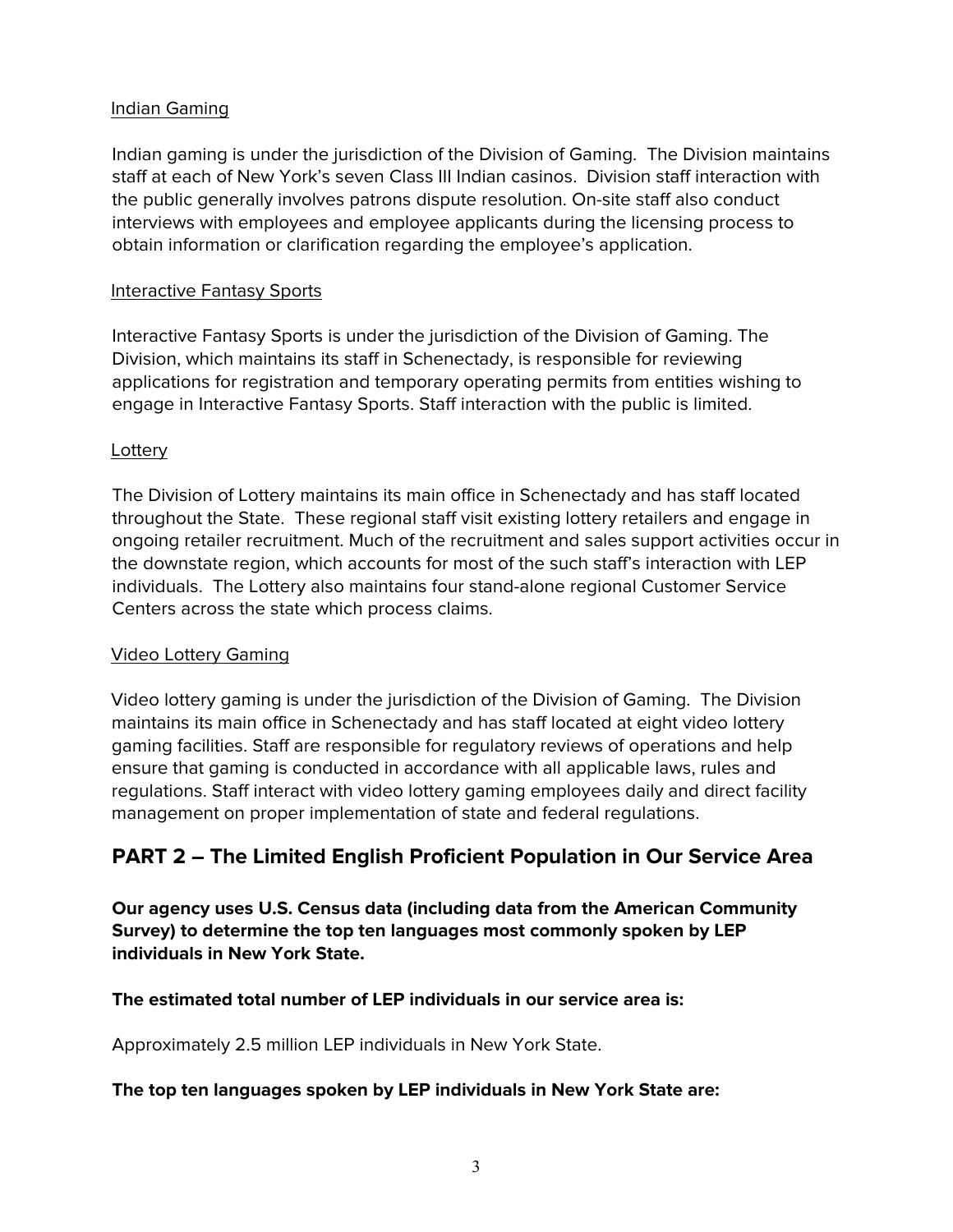| #              | Language              | <b>Estimated Number</b><br>of LEP Speakers |
|----------------|-----------------------|--------------------------------------------|
| 1              | Spanish               | 1,201,322                                  |
| $\overline{2}$ | Chinese               | 379,745                                    |
| 3              | Russian               | 119,380                                    |
| 4              | Yiddish               | 64,070                                     |
| 5              | Bengali               | 64,020                                     |
| 6              | Korean                | 55,506                                     |
| 7              | <b>Haitian Creole</b> | 54,746                                     |
| 8              | Italian               | 46,431                                     |
| 9              | Arabic                | 40,781                                     |
| 10             | Polish                | 34,840                                     |

Our agency reassess the public's language needs every two years.

#### **Our agency tracks encounters with LEP individuals in the following ways:**

Where vendor interpreting services are required to assist with communication with LEP individuals on telephone calls or office visits, a record is made, and this data is compiled and sent to the Commission in periodic reports.

On a quarterly basis, staff are surveyed to provide best estimates of the frequency of contacts with LEP individuals calling and visiting Commission offices, and this information is provided to the Language Access Coordinator.

# **PART 3 – Public Outreach About the Availability of Language Access Services**

**Our agency informs LEP individuals about their right to free language assistance services in the following ways, using at least the top ten languages shown in Part 2 of this Plan:**

☒ LEP individuals are directly informed by our staff

**In which ways?** Commission staff are trained to ask callers if they would like an interpreter conferenced in free-of-charge to help facilitate a conversation in real time. Staff at all public-facing service areas are provided copies of the I Speak Language Identification tool to help determine an LEP's individual's preferred language.

☒ Signs posted about language assistance services

 $\boxtimes$  In areas operated by the agency and open to the public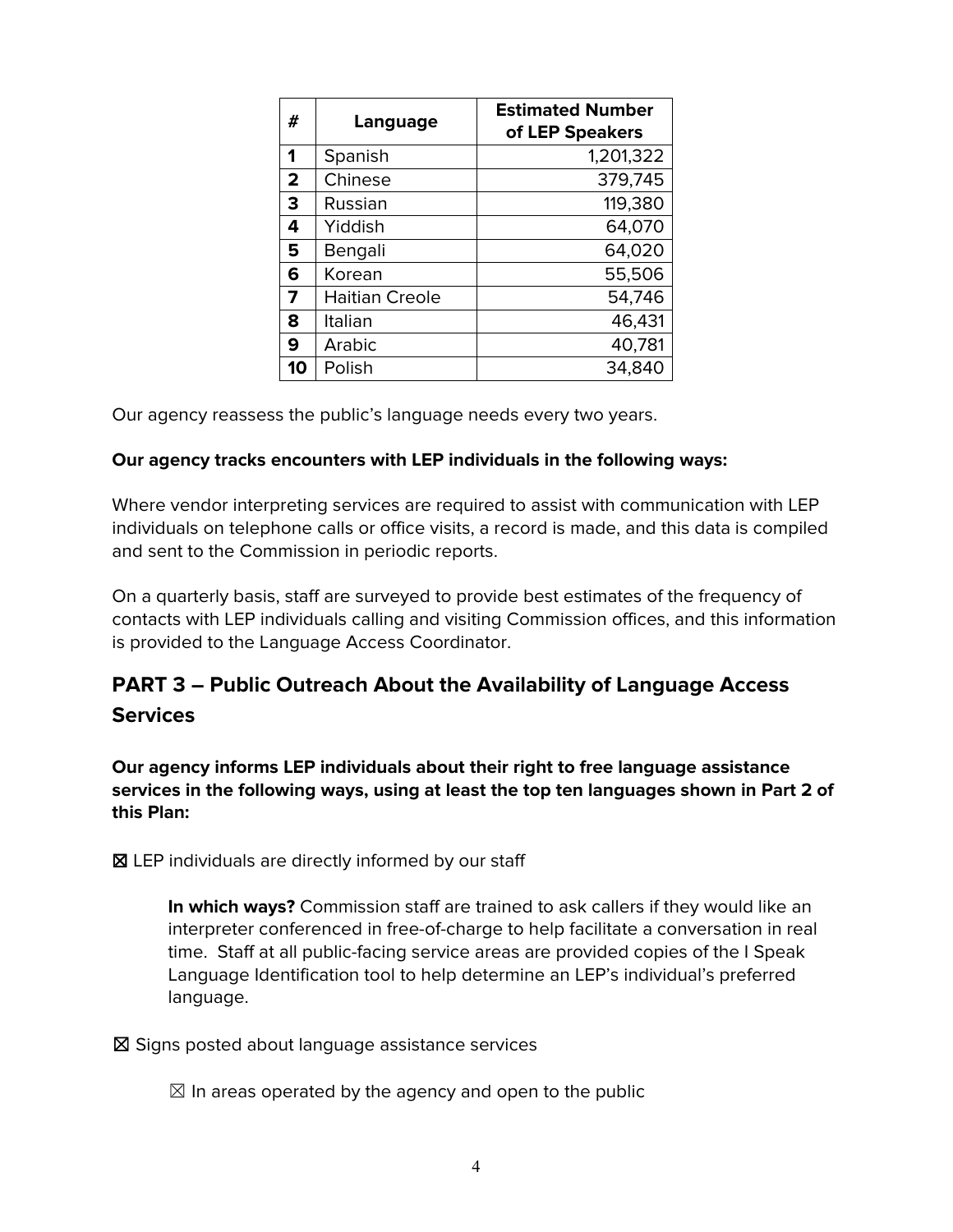☒ Other (describe). Gaming operators licensed by the Commission are requested to post Language Access materials in high traffic areas.

☒ Information is published on our agency's website in at least the top ten languages spoken by LEP individuals in New York State

**☐** Outreach and presentations at schools, faith-based groups, and other community organizations

## **What are the LEP populations targeted?**

**☐** Local, non-English language media directed at LEP individuals in their languages

## **What are the LEP populations targeted?**

**☐** Social media posts directed at LEP individuals in their languages

## **What are the LEP populations targeted?**

☒ Telephonic voice menu providing information in non-English languages

**In which languages?** Arabic, Bengali, Chinese, Haitian Creole, Italian, Korean, Polish, Russian, Spanish, and Yiddish.

☒ Other (describe). Commission websites include information about free Language Assistance services and steps to take to report a complaint regarding Language Access services. Each website also provides browser-specific instructions for translating the site into Arabic, Bengali, Chinese, Haitian Creole, Italian, Korean, Polish, Russian, Spanish, and Yiddish and other languages. In addition, the Commission provides a copy of the multi-lingual "This is an Important Document" flyer with all written documents mailed to applicable stakeholders to alert them of the availability of free interpretation services should they not understand the contents of documents requiring their review, response and/or signature.

# **PART 4 – Provision of Language Access Services**

# **A. Determining the Need for Services**

## **During in person encounters, our agency uses the following tools to determine whether an individual is LEP, and what their primary language is:**

**⊠** "I Speak" posters or visual aids that provide information about free interpreting services in multiple languages

☒ Reception staff make those determinations based on training and experience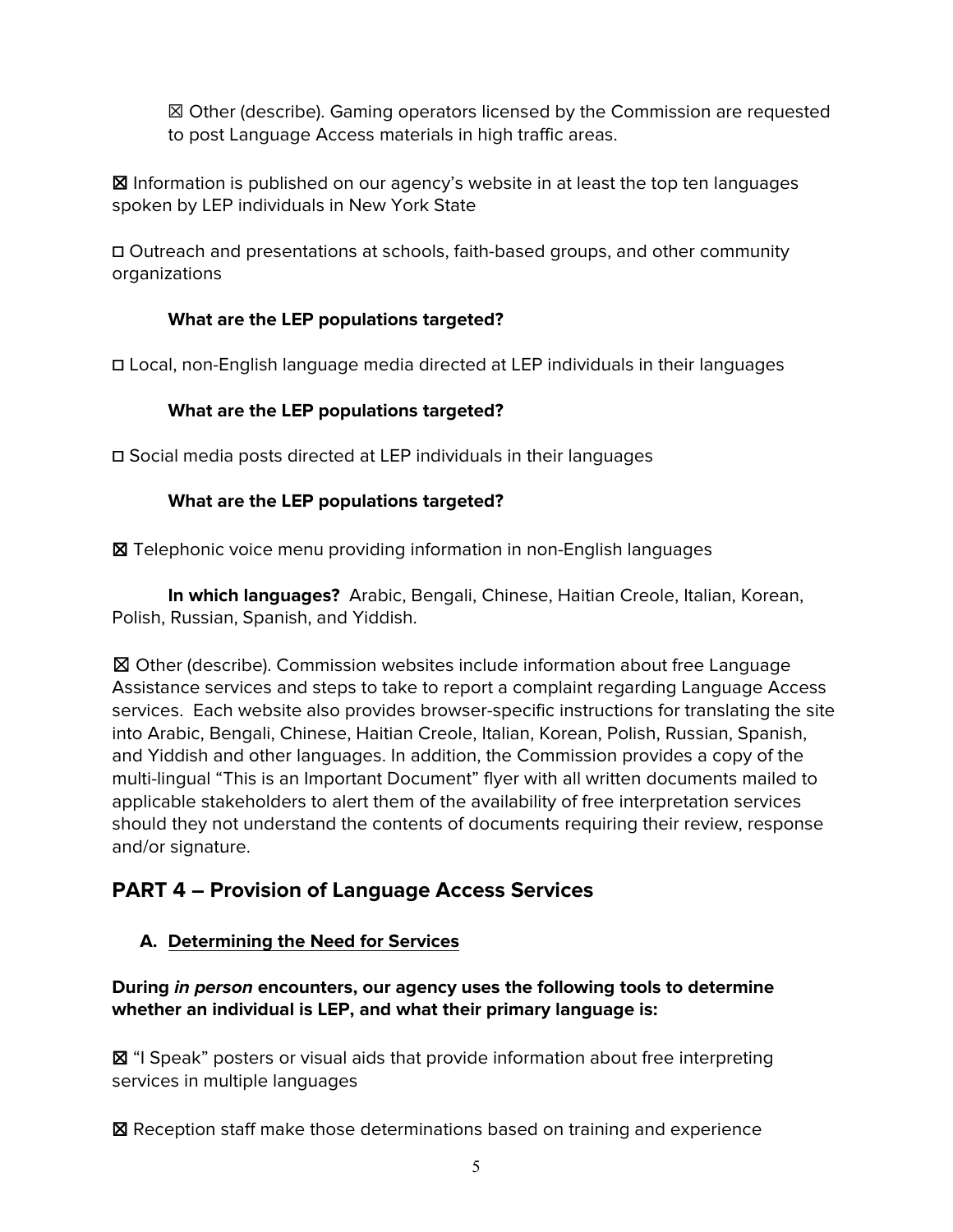☒ Bilingual staff members, where available, assist in identifying LEP individual's language

☐ Other (describe)

#### **On telephone calls, our agency uses the following tools to find out if an individual is LEP, and what their primary language is:**

☒ Reception staff make those determinations based on training and experience

☒ Bilingual staff members, where available, assist in identifying an LEP individual's language

■ Telephonic interpreting service

☒ Other (describe). The Commission currently maintains a menu on its main telephone line that incorporates Arabic, Bengali, Chinese, Haitian Creole, Italian, Korean, Polish, Russian, Spanish, and Yiddish and others as needed with the next scheduled update. The menus enable LEP individuals to access a specific Division in their preferred language. Once connected, Division staff has been trained to conference in vendor interpreting services to provide information and/or services in real time.

### **Our agency's protocols for assessing whether an individual needs oral interpreting services in different service situations is as follows:**

☒ **During office in-person encounters:** Staff use their experience and best judgment to determine an individual's LEP needs. In addition, staff is trained to use State-approved "I Speak" materials to determine a person's preferred language and connect the individual to vendor interpreting services or a bilingual staff member, if available, to provide information or services in real time.

☒ **At initial contact in the field:** Field staff is trained to use a pocket-sized version of the "I Speak" poster to ascertain the preferred language of their LEP contact. To the fullest extent possible, bilingual staff is assigned to areas where their language skills allow business to be conducted in real time.

☒ **When speaking on the telephone:** Staff initiate real-time phone conversations via vendor interpreting services. The Commission maintains a menu on its main telephone line that incorporates Arabic, Bengali, Chinese, Haitian-Creole, Italian, Korean, Polish, Russian, Spanish, and Yiddish. The menus enable LEP individuals to access a specific Division in their preferred language. Once connected, staff has been trained to conference in vendor interpreting services to provide information and/or services in real time. Staff also can engage vendor interpreting services prior to making an outgoing call when following up on a request for more information made by an LEP individual. All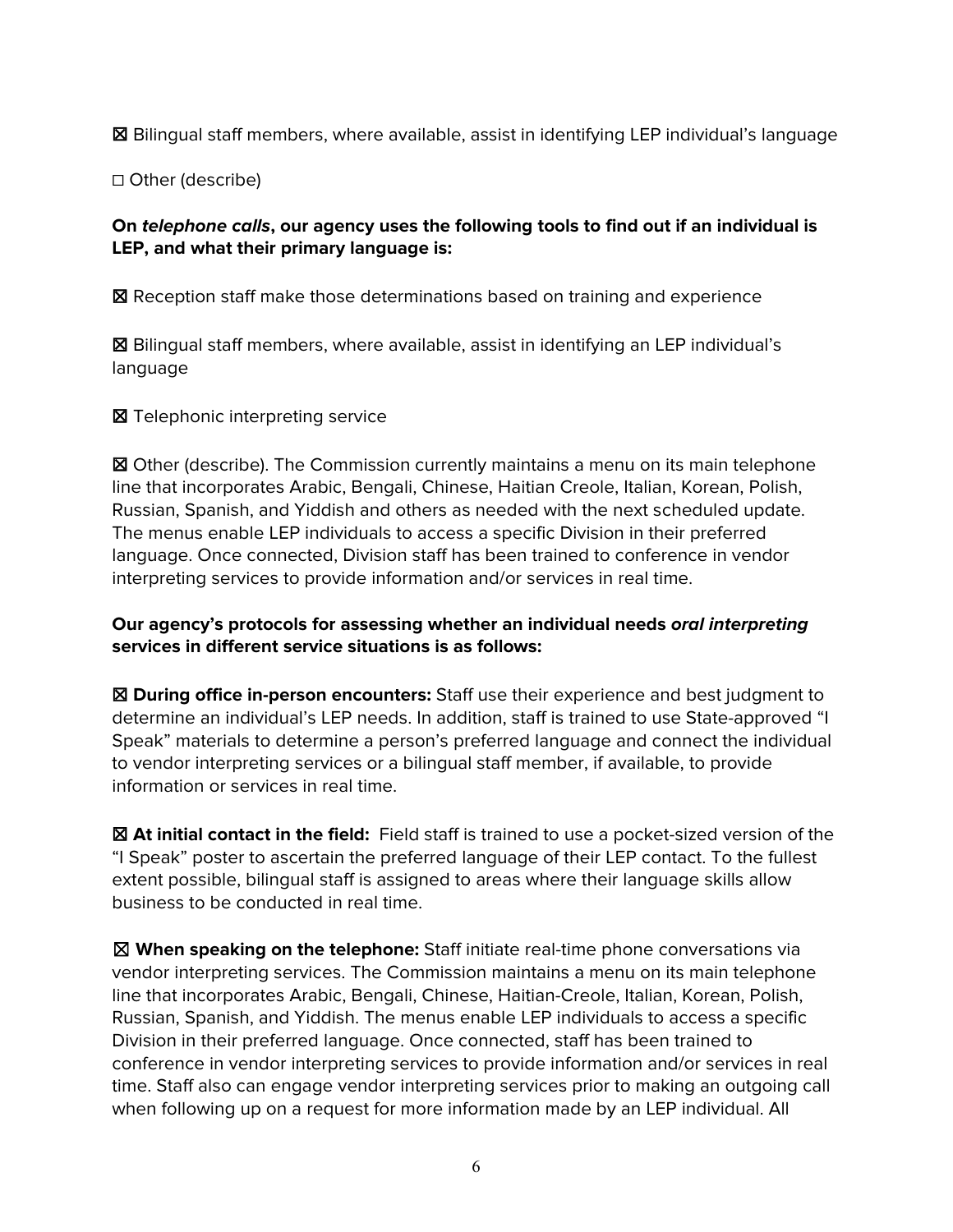Commission staff are trained to make callers aware of the State's free interpretation services.

☒ **For pre-planned appointments with LEP individuals:** Typically, the decision as to whether vendor interpreting services are needed has already been established prior to scheduling a pre-planned appointment. If there is a question about an LEP individual's ability to effectively communication with a staff member at an appointment, the LEP individual is given the opportunity to make use of vendor interpreting services. If the individual declines, they are requested to sign a Waiver of Right To Free Oral Interpretation Services Form.

## ☐ **Other (describe):**

### **Our agency records and maintains documentation of each LEP individual's language assistance needs as follows:**

The Commission maintains records of the:

- Number of outgoing calls made by Commission staff and/or their designees at all affiliated locations to vendor interpreting services;
- Number of incoming calls to the Commission's main number that elect to be transferred in a language other than English;
- Number of Lottery retailers opting to use the custom Spanish "Help" screen on their sales terminal and;
- Number of Lottery business recruits who request services of vendor interpreting services as well as the number who sign a Waiver of Right to Free Oral Interpretation Services Form allowing them to use an adult family member as an interpreter at their mandatory orientation meeting.

## **B. Oral Interpreting Services**

#### **Our agency has made the following resources available for oral interpreting requests:**

 $\Box$  Bilingual staff members who work directly with LEP individuals

**Number of staff and languages spoken:** The Commission has 21 bilingual employees who work directly with LEP individuals. Ten are fluent in Spanish, seven are fluent in Chinese; and three others are fluent in Hindi, Greek and Korean, respectively.

☒ Bilingual staff members who provide oral interpreting services on a volunteer basis

**Number of staff and languages spoken:** The Commission has at least 25 bilingual employees who volunteer their language skills for interpretation. These include 14 fluent in Spanish, seven in Chinese, two in Hindi, and one each in Korean and Greek.

■ Telephonic interpreting service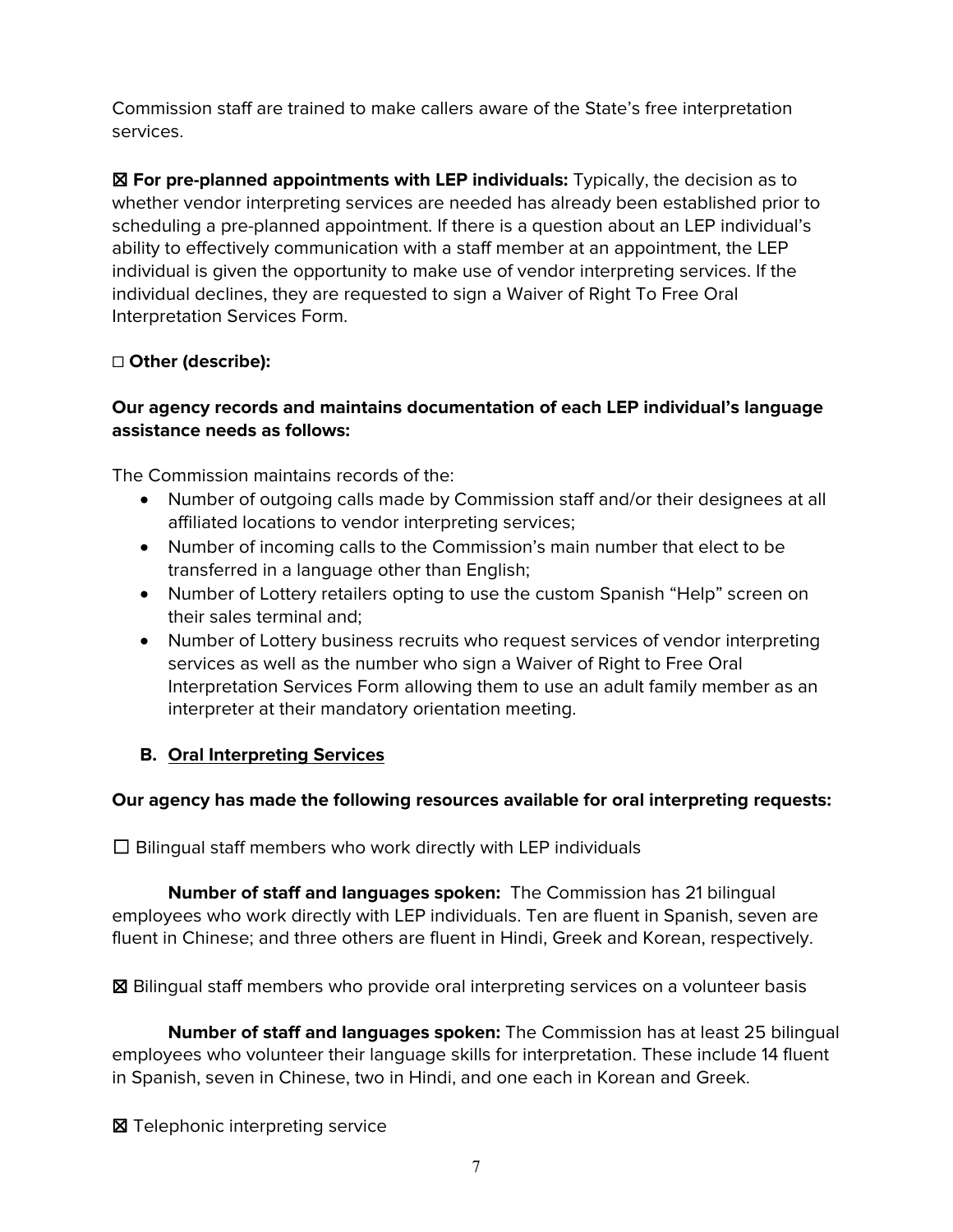**Number of staff and languages spoken:** The Commission uses vendor interpreting services.

☐ Contracts or other arrangements with school and community organizations

## **Number of staff and languages spoken:**

☐ Other (Describe)

**Our agency protocols for informing LEP individuals that free interpreting services will be provided and that they do not need to provide their own interpreters is as follows:**

☒ **During office in-person encounters:** If a Commission employee cannot determine the language spoken, the first task is to identify which language is being spoken and communicate to the visitor that free interpreting services are available. The Commission employee can show the "Interpretation Services Available" placard which has the following statement in 40 languages: "Point to your language. An interpreter will be called. The interpreter is provided at no cost to you." Once the language is identified, the Commission employee will take the visitor to an area designated for accessing the interpreter using the telephone. All Commission staff have been trained on how to access these services.

☒ **At initial contact in the field:** All Commission field employees have been authorized to access vendor interpreting services for over-the-phone interpreting. Any telephone can be used for this purpose if it is equipped with conference call features and a speaker.

☒ **When speaking on the telephone:** Commission staff have been trained how to contact vendor interpreting services.

☒ **For pre-planned appointments with LEP individuals:** For a pre-planned appointment, vendor interpreting services are contracted upon request.

☒ **Other (describe):** The Commission's website also informs the public that free interpreting services are available.

### **Our agency's protocols for obtaining interpreting services in a timely manner is as follows:**

The Commission posts all Language Access materials, including the instructions for "How to Access an Interpreter", on its employee intranet site. In addition, all public-facing employees are trained to post a copy of the instructions in their work area. Field staff can access the instructions via State-issued cell phones and/or laptops.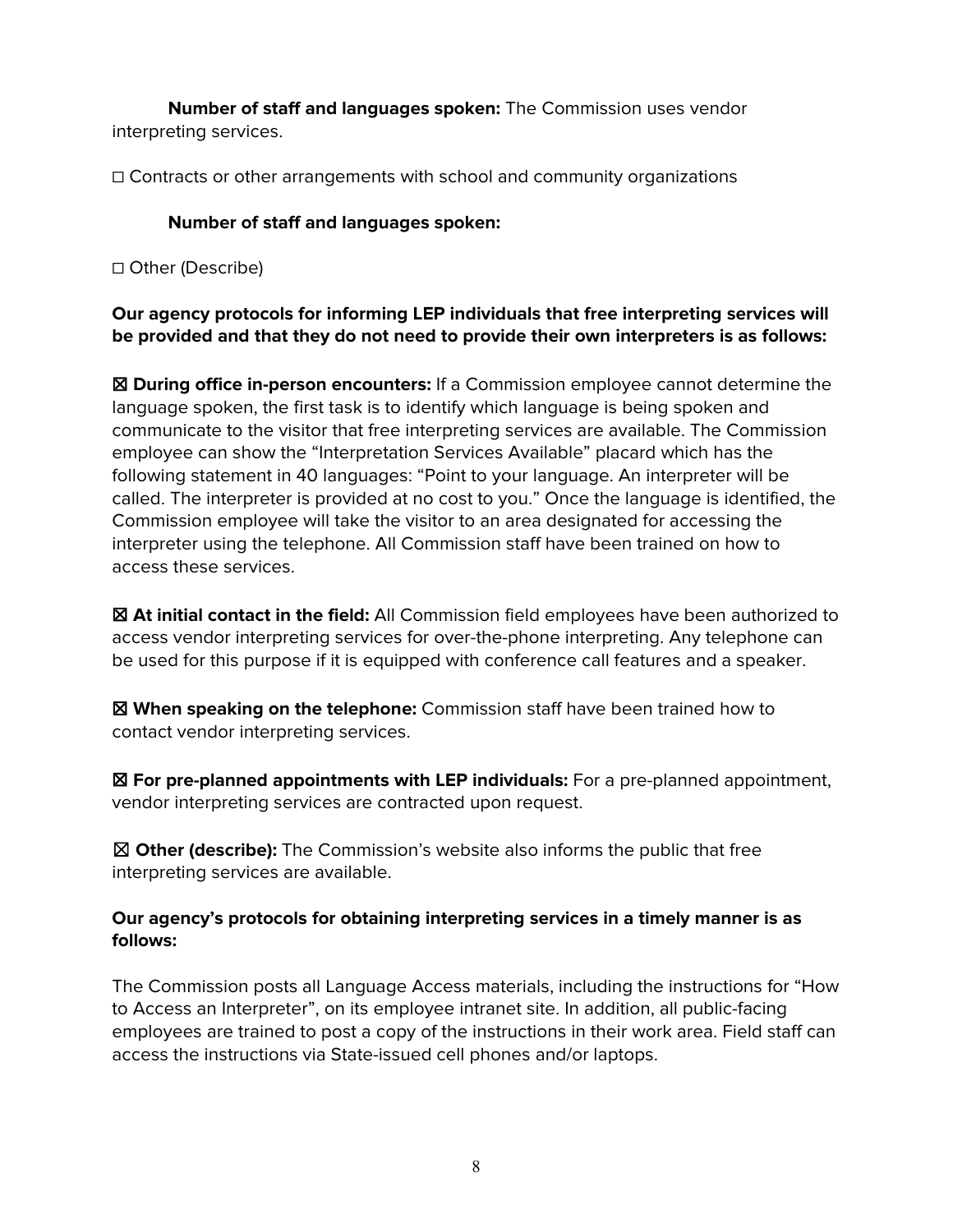### **If an LEP individual insists on using a family member, friend, or other person as an interpreter, our protocols for deciding whether to accept or decline such an arrangement is as follows:**

LEP individuals that come into contact with our agency will be informed of the availability of free interpreting services. Generally, an LEP individual may not use a family member, friend, or a minor as an interpreter. However, during emergencies an LEP individual will be permitted to use a minor, a family member or friend as an interpreter. Upon request, an LEP individual may also be permitted to use a minor, a family member or friend as an interpreter for routine matters, such as asking the location of the office, hours of operation or rescheduling an appointment. Where the interaction with the LEP individual occurs at the agency's office, and an individual is permitted to use an interpreter of his or her choosing, he or she must fill out a written consent/waiver form.

Where an LEP individual is engaged in official business with the agency, the agency will provide an independent interpreter at all times. An LEP individual will not be permitted to use an independent interpreter of his or her choosing when filling out applications or when involved in other legal matters.

### **Our agency provides information to all staff members who have contact with the public about how to obtain oral interpreting services. Our protocol in this regard is as follows:**

All Commission staff are informed about how to obtain oral interpreting services via mandatory language access training and distribution of follow-up information. Follow-up information is communicated via periodic agency e-mail bulletins and the distribution of hard-copy materials to all field offices.

## **The agency's Language Access Coordinator ("LAC") maintains a list of oral interpreting resources that are available to staff. This resource list includes:**

- ☒ Names and contact information for all resources
- ☒ Names and locations of staff members who are available to act as interpreters or provide services directly in an LEP individual's primary language
- ☒ Languages in which each interpreter or service is qualified
- ☒ Procedures for accessing each interpreter or service

### **Our agency records and maintains documentation of oral interpreting services provided to LEP individuals at each encounter. Our protocol in this regard is as follows:**

In practice, prior to payment, the Commission's Finance office and the LAC independently review call detail sheets provided with the invoice from the State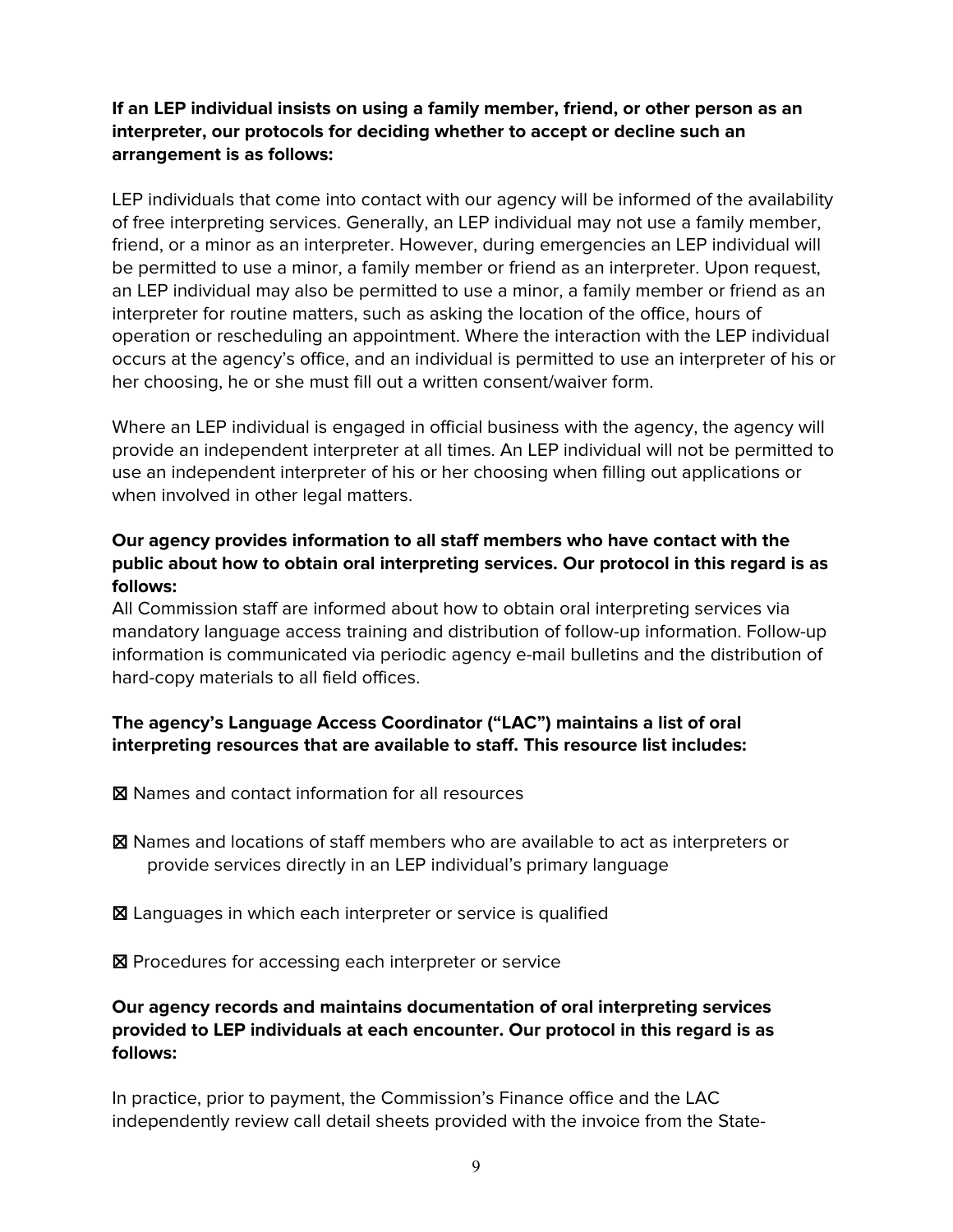contracted Language Access vendor for the previous month's telephonic interpreting activity. This review assists staff in identifying departmental activity and languages requested among other things.

All invoices received from a State-contract Language Access vendor for over-the-phone interpreting services are required to include a thorough record of the frequency of use, time of day the call was made, length of the call, the language requested, and the costs associated with the service along with other call details.

## **Cultural Competence and Confidentiality**

## **Our agency makes sure interpreters are culturally competent[2](#page-9-0) in the following ways:**

All responses received from prospective interpretation service providers are screened during the State's standard procurement process to ensure cultural sensitivity is addressed.

Where the State utilizes independent interpreting services, that vendor is required to demonstrate quality assurance standards that guarantee its interpreters are trained and certified to be linguistically and culturally competent.

## **Our agency makes sure interpreters follow state and federal confidentiality protocols in the following ways:**

All responses received from the prospective interpretation services providers are screened during the State's standard procurement process to be sure independent interpreters are able and willing to enforce standards of confidentiality in accordance with State law. Further, all internal staff are trained on the importance of confidentiality.

## **C. Translations of Documents**

## **At least every two years after the effective date of this Plan, our agency determines and reassesses vital documents (including website content) that must be translated. This process is accomplished in the following ways:**

Annually, the LAC requests each Division Director to complete an audit of all frequently used documents within their business lines to identify those that are vital. All documents identified as such are reviewed and prioritized according to immediate and future translation per Executive Orders 26 and 26.1.

<span id="page-9-0"></span><sup>2</sup> Cultural Competence is defined as *a set of congruent behaviors, attitudes, and policies that come together in a system or agency or among professionals that enables effective interactions in a cross-cultural framework.* U.S. Department of Health and Human Services, Office of Minority Health. 2000. Assuring Cultural Competence in Health Care: Recommendations for National Standards and an Outcomes-Focused Research Agenda. Extracted from: [https://minorityhealth.hhs.gov/Assets/pdf/checked/Assuring\\_Cultural\\_Competence\\_in\\_Health\\_Care-1999.pdf](https://minorityhealth.hhs.gov/Assets/pdf/checked/Assuring_Cultural_Competence_in_Health_Care-1999.pdf)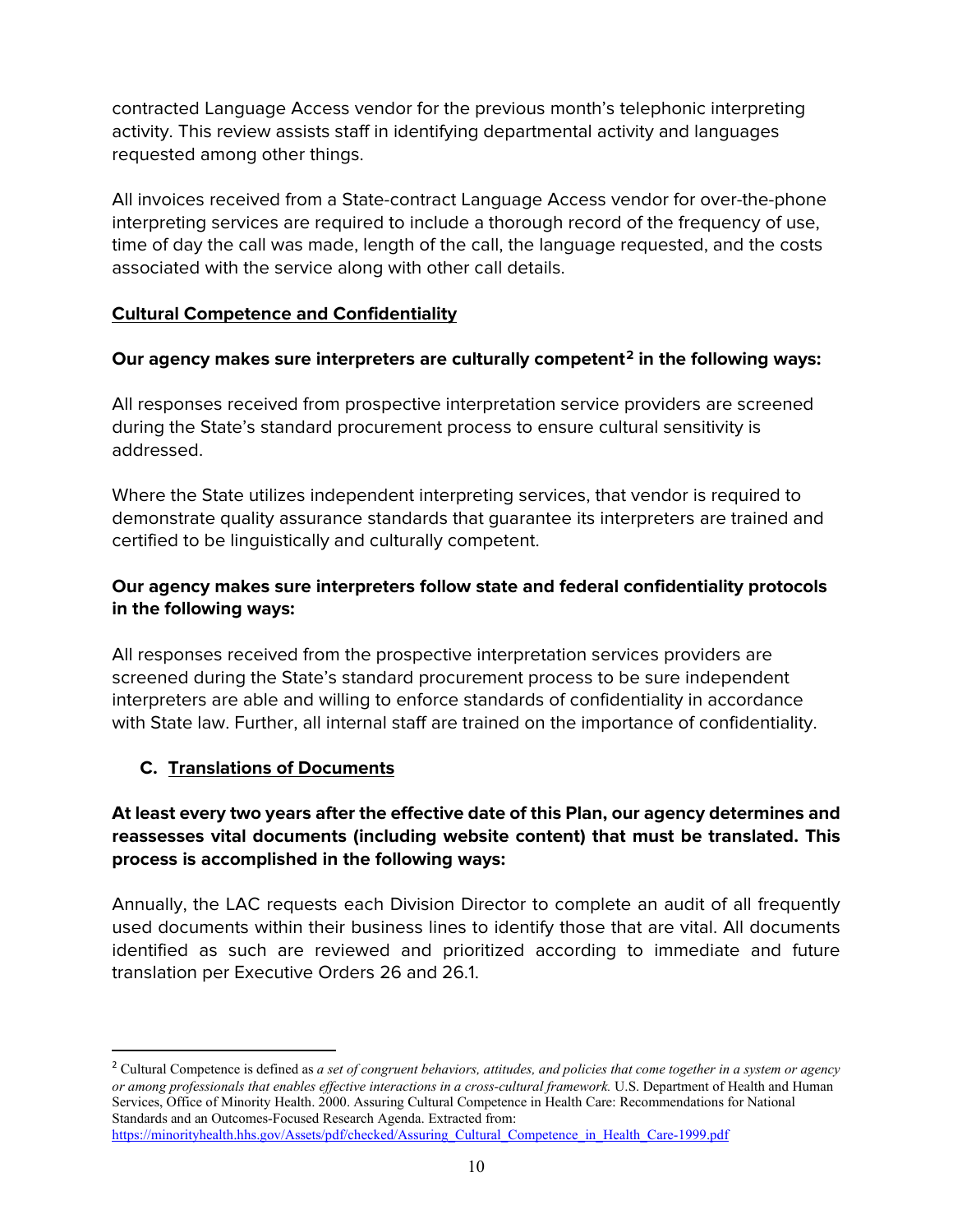#### **Our agency's process for making sure documents are written in plain language[3](#page-10-0) before they are translated into other languages is as follows:**

The LAC contacts Division Directors or their designee(s) to request a translated document to review prior to the document being submitted and recommends changes, where necessary, to ensure brevity and clarity of the message and/or the instructions provided.

#### **Our agency has the following resources available for translation of documents:**

☒ Contracts with vendors for translation services

**Names of vendors/languages:** The Commission uses the services of a primary vendor on State contract. We also have access to State-contracted secondary and tertiary translation service providers, as needed.

 $\Box$  Contracts or other arrangements with schools and community organizations

#### **Names of schools/organizations and languages:**

- **☐** Translation of documents by bilingual staff members
- **☐** Other (describe)

### **The agency's Language Access Coordinator ("LAC") maintains a list of translation resources that are available to staff. This resource list includes:**

- ☒ Names and contact information for all resources
- **☐** Names and locations of staff members who are available to provide translations of documents
- ☒ Languages in which each translation service is qualified

☒ Procedures for accessing each translation service

### **Our agency translates documents that LEP individuals submit in their primary languages in a timely manner. Our protocol in this regard is as follows:**

Any documents determined to be vital during the course of this plan will be timely translated.

<span id="page-10-0"></span><sup>&</sup>lt;sup>3</sup> The [Plain Writing Act of 2010](https://www.govinfo.gov/app/details/PLAW-111publ274) defines plain language as writing that is clear, concise, well-organized, and follows other best practices appropriate to the subject or field and intended audience. Extracted from: [https://www.govinfo.gov/app/details/PLAW-](https://www.govinfo.gov/app/details/PLAW-111publ274)[111publ274](https://www.govinfo.gov/app/details/PLAW-111publ274)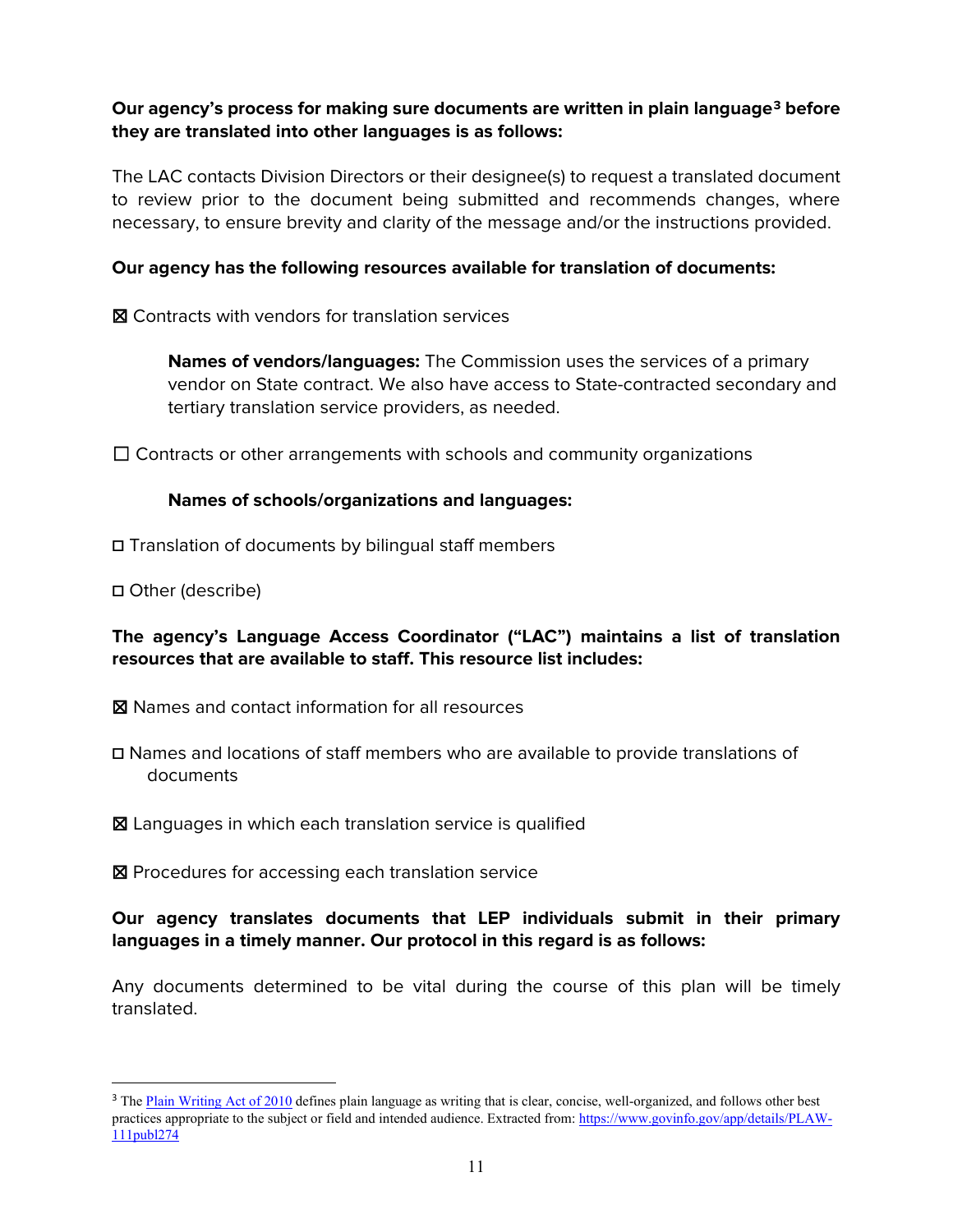**The following non-exhaustive list of documents are currently translated by our agency in the languages indicated:**

|                                                                             | <b>Top Ten Languages</b> |              |              |              |              |              |              |              |              |              |
|-----------------------------------------------------------------------------|--------------------------|--------------|--------------|--------------|--------------|--------------|--------------|--------------|--------------|--------------|
| <b>Name</b>                                                                 | <b>AR</b>                | <b>BE</b>    | <b>CH</b>    | <b>HA</b>    | IT           | <b>KO</b>    | PO           | <b>RU</b>    | <b>SP</b>    | YI           |
| Summary of<br>Hearing<br>Procedures<br>(Lottery/VLT)                        | $\checkmark$             | $\checkmark$ | $\checkmark$ | $\checkmark$ | $\checkmark$ | $\checkmark$ | $\checkmark$ | $\checkmark$ | $\checkmark$ | $\sqrt{}$    |
| Summary of<br>Hearing<br>Procedures<br>(Racing and<br>Commercial<br>Gaming) | $\checkmark$             | $\checkmark$ | $\checkmark$ | $\checkmark$ | $\checkmark$ | $\checkmark$ | $\checkmark$ | $\checkmark$ | $\checkmark$ |              |
| Summary of<br>Hearing<br>Procedures<br>(Charitable<br>Gaming)               | $\checkmark$             | $\checkmark$ | $\checkmark$ | $\checkmark$ | $\checkmark$ | $\checkmark$ | $\checkmark$ | $\checkmark$ | $\checkmark$ |              |
| Lottery<br>Withholdings<br><b>Brochure</b>                                  | $\checkmark$             | $\checkmark$ | $\checkmark$ | $\checkmark$ | $\checkmark$ | $\checkmark$ | $\checkmark$ | $\checkmark$ | $\checkmark$ | $\checkmark$ |
| <b>Lottery Prize</b><br>Claim Form                                          | $\checkmark$             | $\checkmark$ | $\checkmark$ | $\checkmark$ | $\checkmark$ | $\checkmark$ | $\checkmark$ | $\checkmark$ | $\checkmark$ | $\checkmark$ |
| Commission<br>Phone<br>System<br>Script                                     | $\checkmark$             | $\checkmark$ | $\checkmark$ | $\checkmark$ | $\checkmark$ | $\checkmark$ | $\checkmark$ | $\checkmark$ | $\checkmark$ | $\checkmark$ |
| Responsible<br>Gaming<br><b>HOPELINE</b><br>poster                          | $\checkmark$             | $\checkmark$ | $\checkmark$ | $\checkmark$ | $\checkmark$ | $\checkmark$ | $\checkmark$ | $\checkmark$ | $\checkmark$ | J            |
| Notice of<br>Underage<br><b>Sales</b><br>Penalties                          | $\checkmark$             | $\checkmark$ | $\checkmark$ | $\checkmark$ | $\checkmark$ | $\checkmark$ | $\checkmark$ | $\checkmark$ | $\checkmark$ | ✓            |

Any documents determined to be vital during this plan will be timely translated.

| Key       |                |           |         |
|-----------|----------------|-----------|---------|
| <b>AR</b> | Arabic         | KO        | Korean  |
| <b>BE</b> | Bengali        | PO.       | Polish  |
| <b>CH</b> | Chinese        | RU        | Russian |
| <b>HA</b> | Haitian-Creole | <b>SP</b> | Spanish |
| ıτ        | Italian        | YI        | Yiddish |

**The process for ensuring that translations are accurate and incorporate commonly used words is as follows:**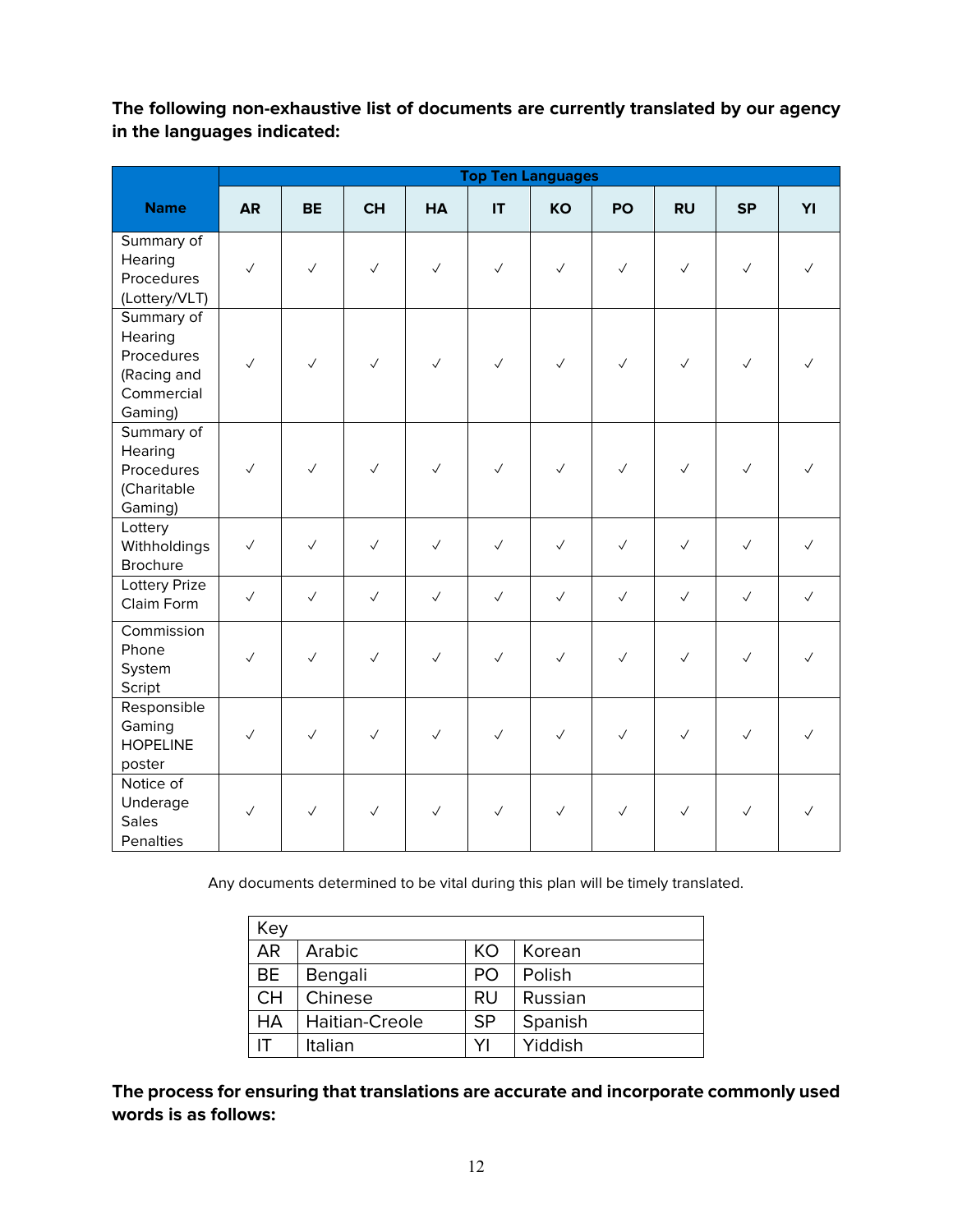The Commission, through its vendor, ensures that proofing and editing for correctness and cultural competency are components of the translation services provided by any vendor under contract as part of the initial procurement process. In addition, the Commission ensures that plain language is used in materials produced before translation to ensure information is accessible to a range of literacy levels.

# **PART 5 – Staff Training**

**The person in the agency responsible for notifying staff that Language Access training is available through the State Learning Management System is:** 

Joseph Hunter, Human Resource Specialist.

#### **The GOER-produced training includes the following components:**

☒ The agency's legal obligations to provide language access services

☒ The agency's resources for providing language access services

⊠ How to access and work with interpreters

☒ Cultural competence and cultural sensitivity

**X** How to obtain translation services

☒ Maintaining records of language access services provided to LEP individuals

#### **The methods and frequency of training are as follows:**

Commission staff are required to take an annual language access training via the Statewide Learning Management System. The mandatory training includes all the components listed in the previous question. Supplemental information regarding agency specific procedures and issues of cultural competence/sensitivity will also be provided. Refresher courses will be provided as needed.

# **PART 6 – Monitoring the Plan and Responding to Complaints**

#### **A. Monitoring**

**Our agency's Language Access Coordinator ("LAC") will monitor implementation of the Plan to make sure we are compliant. Our protocols in this regard are as follows:**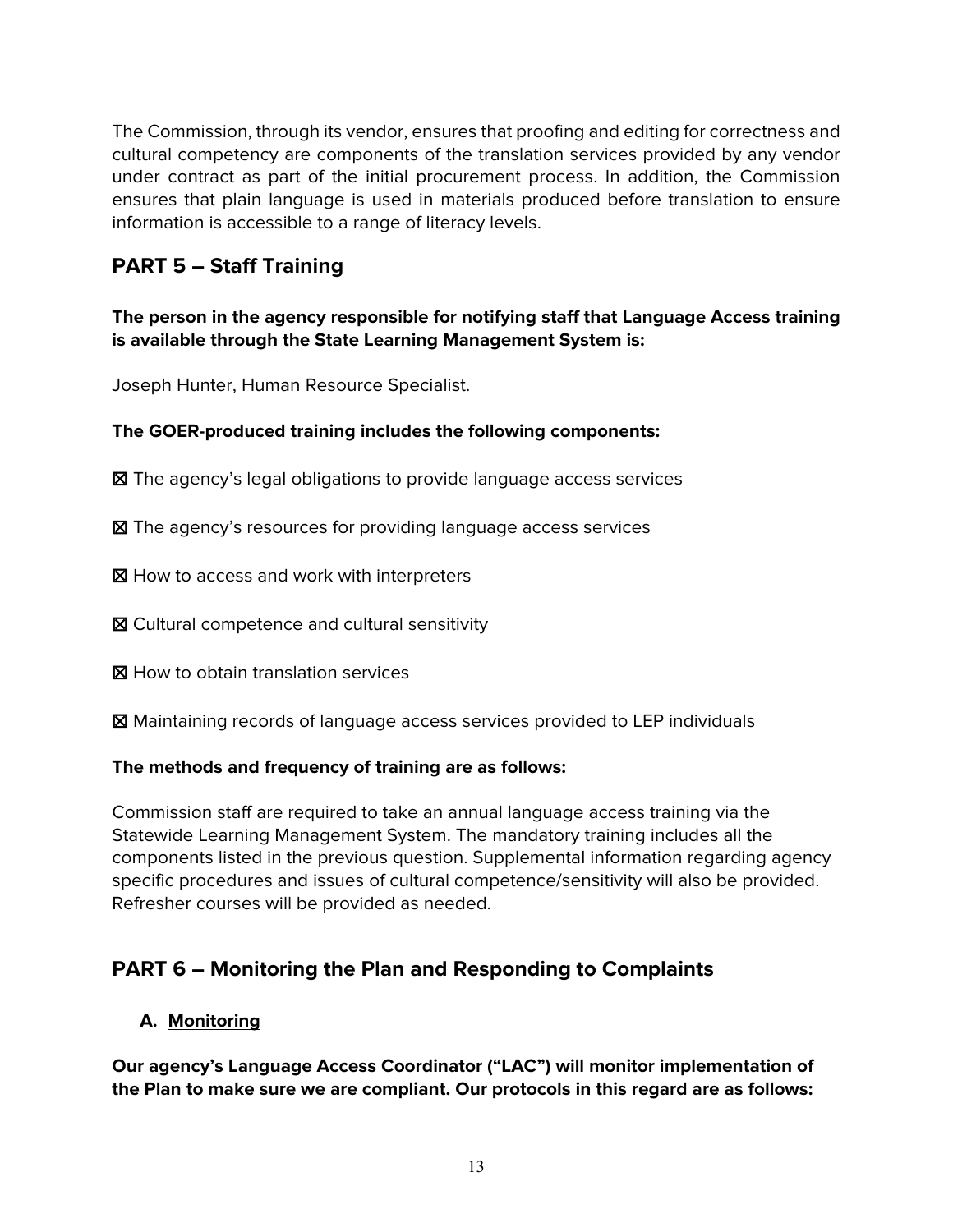The Commission's LAC requests Division Directors perform regular departmental audits to ensure Language Access materials are prominently displayed in all publicly accessible areas under their jurisdiction. In addition, the LAC regularly surveys Bureau and Office heads to determine translation needs for existing and proposed vital documents. The LAC works cooperatively with the Office of Counsel to resolve any complaints involving the agency's language access services and makes recommendations as needed to encourage continuous improvement.

## **B. Complaints**

**We provide information to the public in the top ten most commonly spoken non-English languages, advising members of the public of their right to file a complaint if they feel that they have not been provided adequate language access services or have been denied access to services because of their limited English proficiency. We do not retaliate or take other adverse action because an individual has filed a language access complaint.** 

## **We display information on the right to file a complaint, and the procedures for filing a complaint, in the following manner:**

A standardized complaint form and the procedures for filing a complaint are available in ten languages in the Commission's public offices. The standardized complaint form is also available for download or online submission if accessed through our website. Additionally, information on the right to file a complaint is posted in the top ten languages on our website and on materials easily seen by the public in each of our offices Fliers in our reception areas in all ten languages identified in Part 2 of this Plan inform the public of Executive Orders No. 26 and 26.1, and the Statewide Language Access Policy. The posted notice informs the public that complaints can be filed with the LAC. The Commission's language access complaint form is available in all ten languages upon request and through the Division's website.

### **We handle complaints made to the agency regarding the provision of language assistance services in the following manner:**

Upon receiving a complaint, the LAC will investigate and submit recommendations to the Office of Counsel, who issues a final report. In addition, all complaints must be timely forwarded to the Statewide Language Access Coordinator.